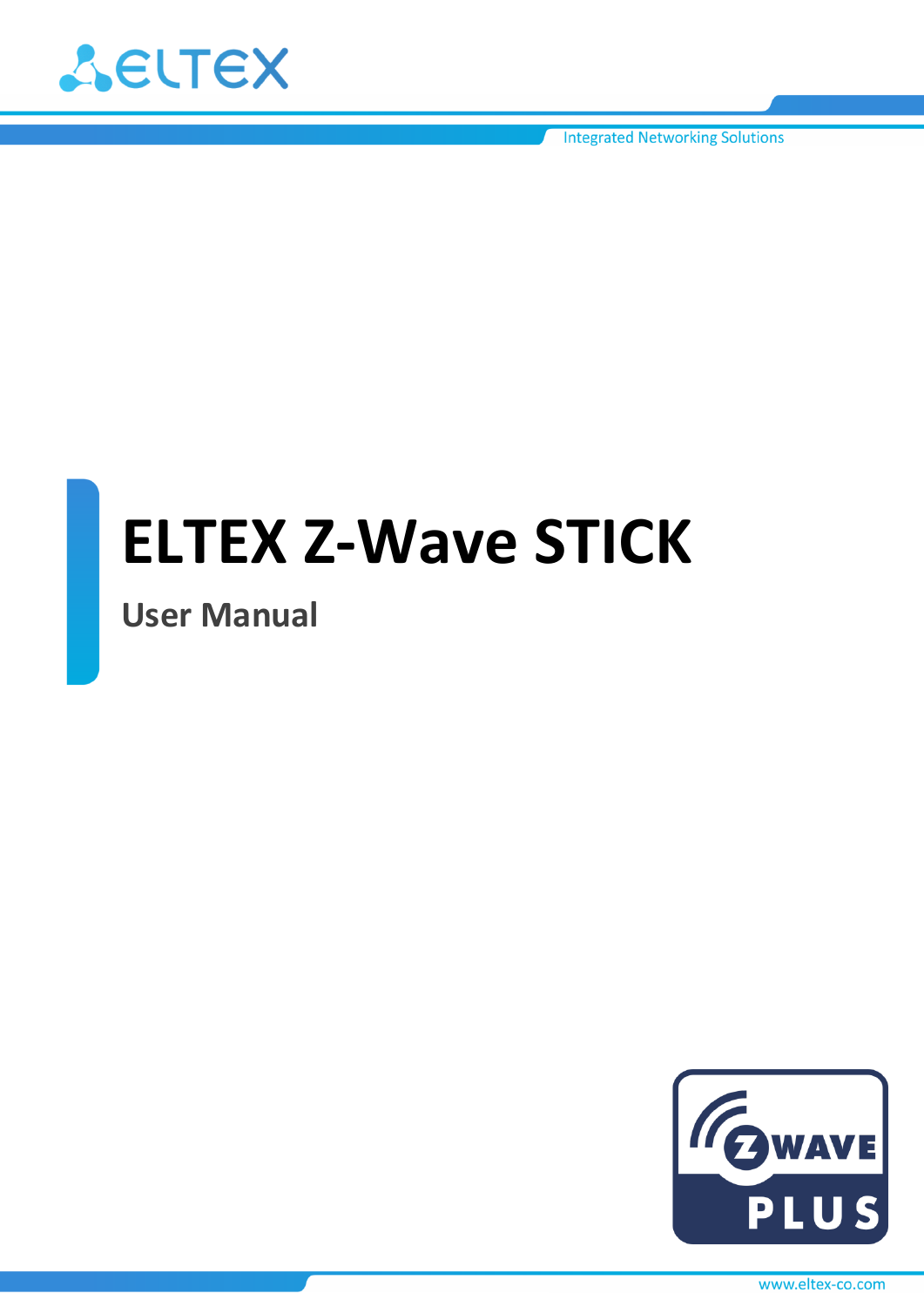### **CONTENTS**

| 3 <sup>7</sup> |  |  |  |
|----------------|--|--|--|
| $\overline{4}$ |  |  |  |
|                |  |  |  |
|                |  |  |  |
|                |  |  |  |
|                |  |  |  |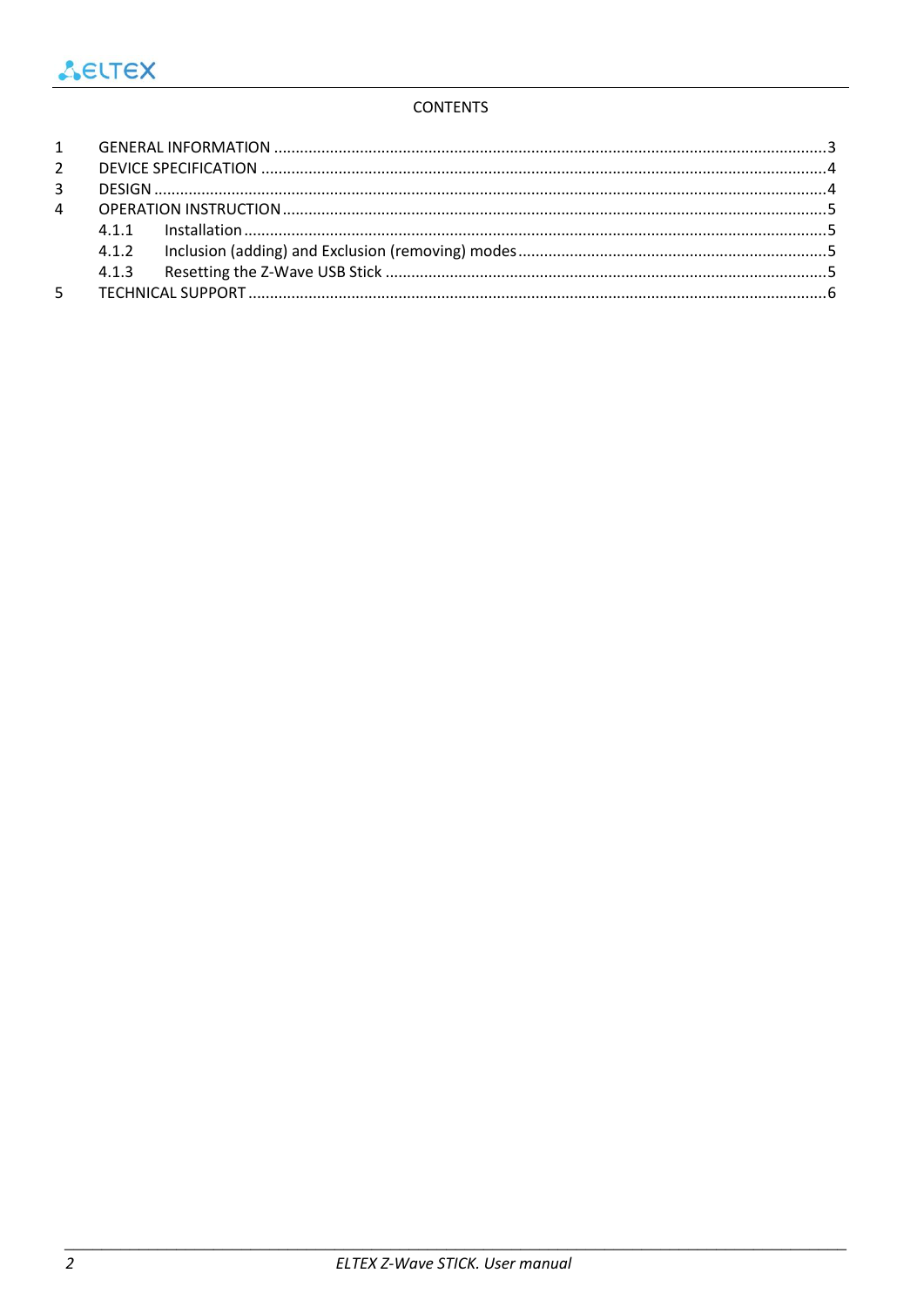## <span id="page-2-0"></span>**1 GENERAL INFORMATION**

ELTEX Z-Wave STICK is a USB 2.0 hardware device for connecting Z-Wave products. The USB STICK operates as a hardware interface for connection of Z-Wave devices on a network with a host: the device operates at 869 MHz using Z-Wave radio protocol to interact with devices on a Z-Wave network. Connecting to a PC/ laptop or other system through USB 2.0, the device transmits data gathered from the Z-Wave devices to a host. Thus, ELTEX Z-Wave STICK connect devices on the network with a network controller.

The device can be operated in any Z-Wave network with other Z-Wave certified devices from other manufacturers and/or applications. Regardless of vendor, all non‐battery operated nodes within the network will act as repeaters to increase network reliability.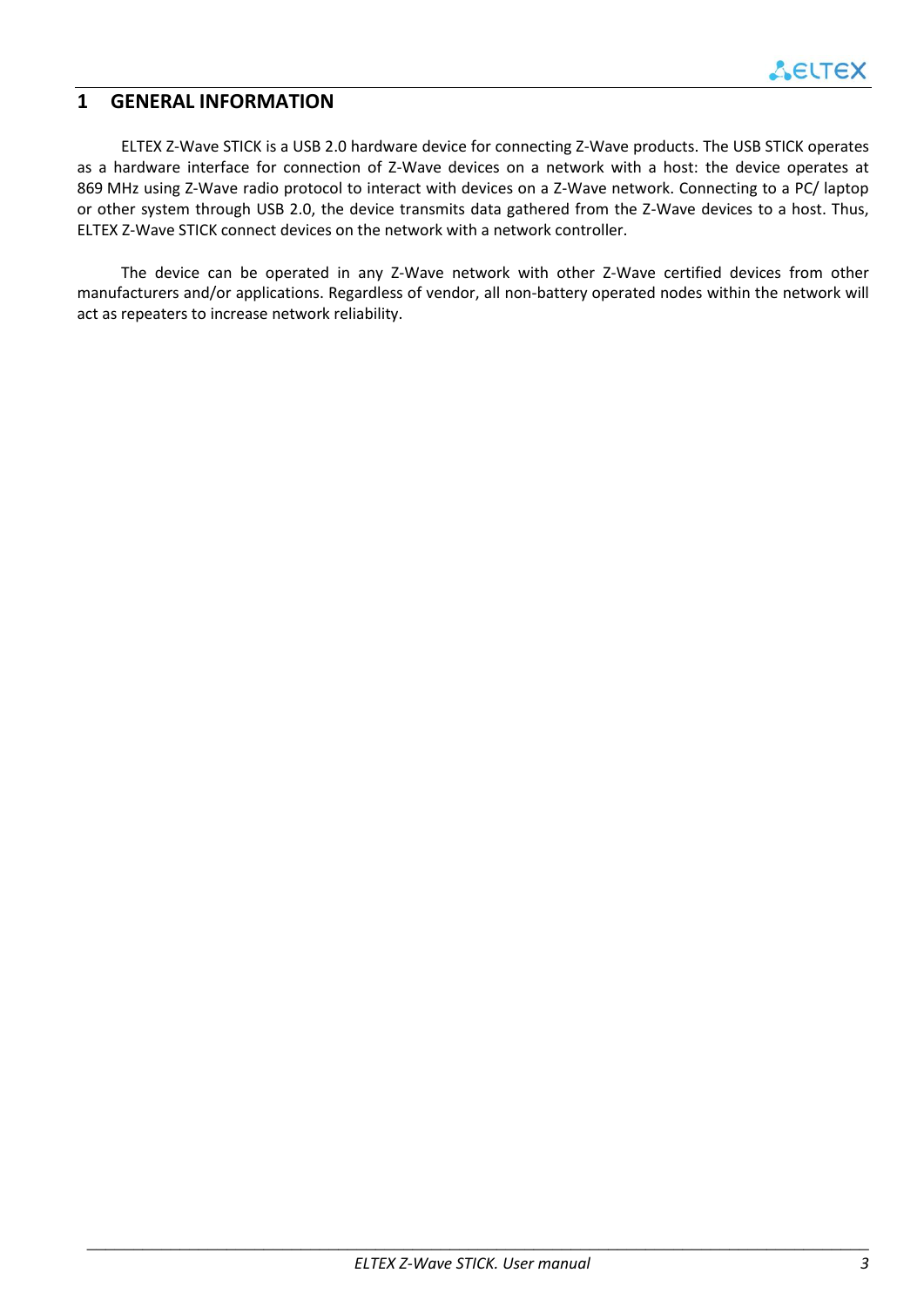# <span id="page-3-0"></span>**2 DEVICE SPECIFICATION**

| <b>Product information</b> |                             |  |  |  |
|----------------------------|-----------------------------|--|--|--|
| Name                       | <b>ELTEX Z-Wave STICK</b>   |  |  |  |
| <b>SDK</b> version         | 6.81.03                     |  |  |  |
| <b>API version</b>         | 4.61                        |  |  |  |
| Compatible systems         | Windows 7, 8, 10            |  |  |  |
|                            | Linux, Mac OS               |  |  |  |
| Hardware platform          | ZM5101                      |  |  |  |
| Z-Wave library type        | <b>Bridge Controller</b>    |  |  |  |
| Z-Wave device type         | <b>USB Interface</b>        |  |  |  |
| <b>Dimensions</b>          |                             |  |  |  |
| Length                     | 66 mm                       |  |  |  |
| Height                     | 13 mm                       |  |  |  |
| Width                      | 20 mm                       |  |  |  |
| <b>RF</b> communication    |                             |  |  |  |
| Protocol                   | Z-Wave, Z-Wave Plus         |  |  |  |
| RF data range              | 9.6 kbps, 40 kbps, 100 kbps |  |  |  |
| Frequency range            | 868-869 MHz                 |  |  |  |
| <b>General parameters</b>  |                             |  |  |  |
| Control temperature        | from -10°C to +40°C         |  |  |  |
| Storage temperature        | from -20°C to +50°C         |  |  |  |
| Relative humidity          | 5-90%                       |  |  |  |
| <b>Action radius</b>       | 30 m                        |  |  |  |
| Power supply               | USB-powered                 |  |  |  |

# <span id="page-3-1"></span>**3 DESIGN**

The Z-Wave USB Stick is manufactured in 66x20x13mm (LxWxH) plastic housing. The layout of the device is shown below:

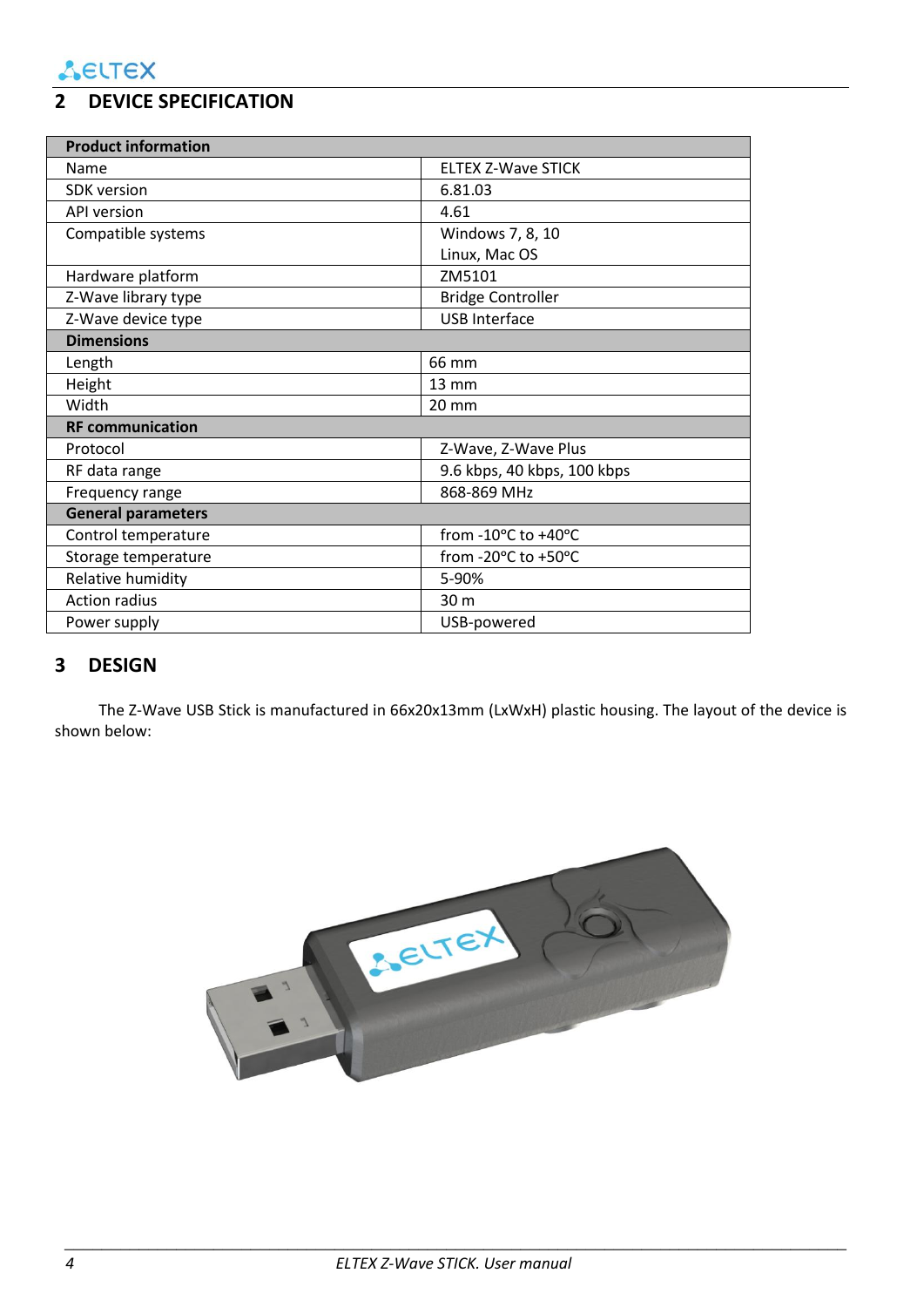## <span id="page-4-0"></span>**4 OPERATION INSTRUCTION**

#### <span id="page-4-1"></span>**4.1.1 Installation**

You may use any application allowing Z/IP clients to control nodes in a Z-Wave network. For example, you may use such applications as Z/IP Gateway or PyZ/IP. To find more detailed information on the installation and configuration of these applications, see the website of SILICON LABS company by using the link below [https://www.silabs.com/products/development-tools/software/z-wave/controller-sdk/z-ip-gateway-sdk.](https://www.silabs.com/products/development-tools/software/z-wave/controller-sdk/z-ip-gateway-sdk)

ELTEX Z-Wave STICK operates as a serial port reusing existing standard drivers on most popular PC operating systems as it has a USB CDC/ACM class compliant interface. Vendor driver is not required.

#### 1. **Windows 2000/XP/Vista/7/8 32 & 64 bit**

UZB.INF & UZB.CAT are provided in the Z-Wave SDK that reuses the standard Windows usbser.sys or usbser64.sys driver. The device appears in the Device Manager under the Ports section, and is accessible through the Windows CreateFile API by applications as "//.//COMxxx" where xxx is the COM Port number assigned by the OS.

#### 2. **Linux kernel 2.6.24+**

The device appears as "/dev/ttyACMxx" where xxx is the tty number assigned by the OS.

#### 3. **MAC OS X 6.4**

The device appears as "/dev/tty.usbmodemxxx" where xxx is the tty number assigned by the OS.

#### <span id="page-4-2"></span>**4.1.2 Inclusion (adding) and Exclusion (removing) modes**

To communicate with the devices of Z-Wave network, the necessary device needs to be added to an existing wireless network. The process of adding devices into Z-Wave network is called Inclusion. The process of removing devices from this network is called Exclusion.

Both processes are initiated by the primary controller of the Z-Wave network.

#### <span id="page-4-3"></span>**4.1.3 Resetting the Z-Wave USB Stick**

To reset the Z-Wave USB Stick to the default settings, press the **Set Default** button on GUI.